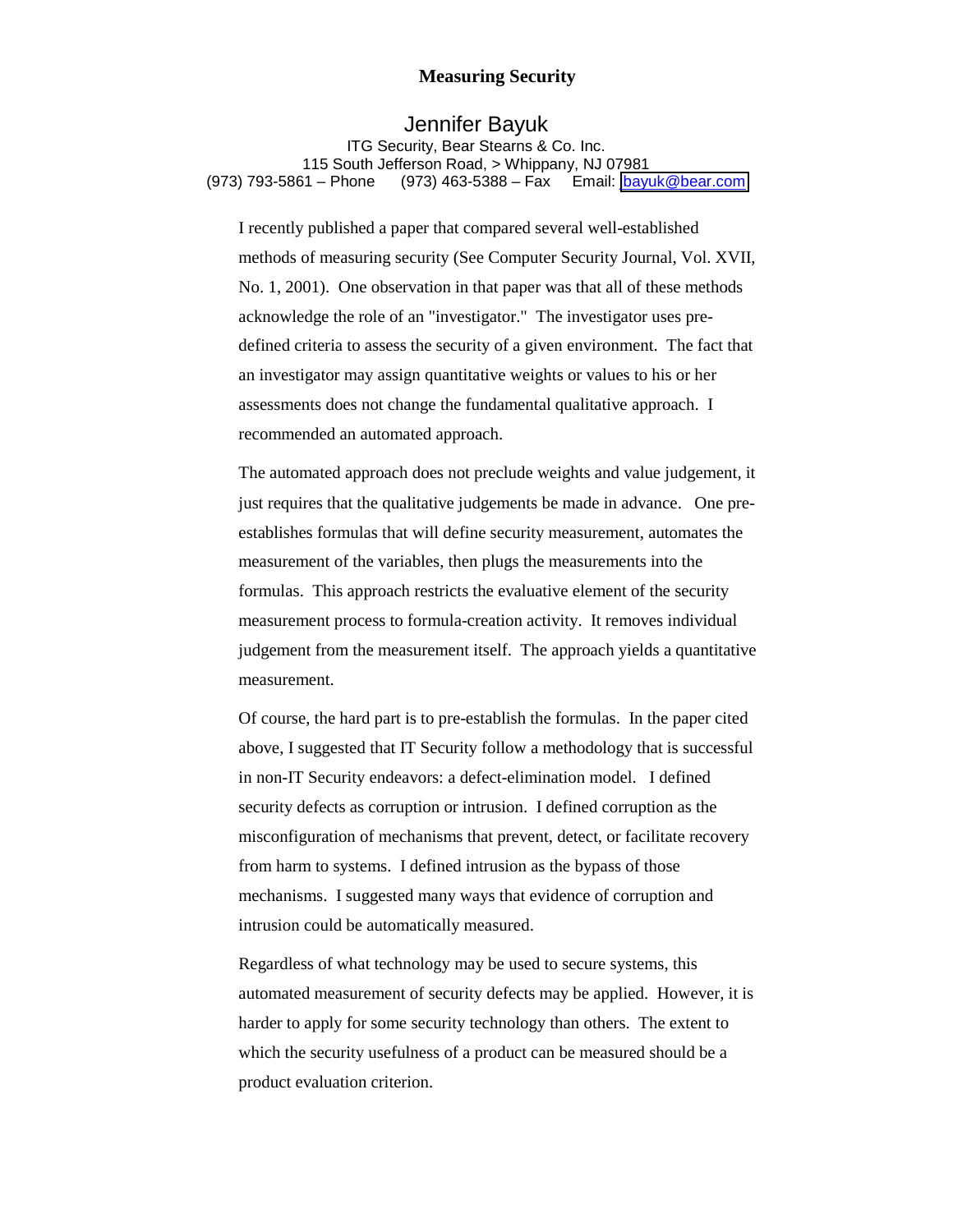For example, suppose you are engaged in an evaluation of web access authentication products. There are core features of web authentication that you may require. These features might be:

- User ID identification
- Ability for users to choose from multiple authentication types
- Authentication via X.509 Certificate, Password, or hand-held token
- Ability to link User ID to existing authorization database
- Nondisclosure of User ID, authentication, and authorization data
- Full audit trail of User Administration activity, authentication, and authorization

Now suppose you have three competing products. Most evaluations would

| Criteria:                    | ProductA   | ProductB   | ProductC   |
|------------------------------|------------|------------|------------|
| User ID identification,      | Yes        | Yes        | <b>Yes</b> |
| business group distributed   |            |            |            |
| control over user setup,     |            |            |            |
| suspension, and termination  |            |            |            |
| Ability for users to choose  | Yes        | <b>Yes</b> | Yes        |
| from multiple authentication |            |            |            |
| types                        |            |            |            |
| Authentication via X.509     | Yes        | <b>Yes</b> | <b>Yes</b> |
| Certificate, Password, or    |            |            |            |
| hand-held token              |            |            |            |
| Ability to link User ID to   | Yes        | <b>Yes</b> | Yes        |
| existing authorization       |            |            |            |
| database                     |            |            |            |
| Nondisclosure of User ID,    | Yes        | Yes        | <b>Yes</b> |
| authentication, and          |            |            |            |
| authorization data.          |            |            |            |
| Full audit trail of User     | <b>Yes</b> | <b>Yes</b> | Yes        |
| Administration activity,     |            |            |            |
| authentication, and          |            |            |            |
| authorization                |            |            |            |

proceed with a spreadsheet that looks like this:

There are "Yes" entries in all boxes for all vendors because often, the first pass at filling out this type of table is accomplished by talking to the vendor :-).

Then the formal product evaluation starts and the testers find out how the vendor accomplished each feature. They start making notes, shown in italics in the following table: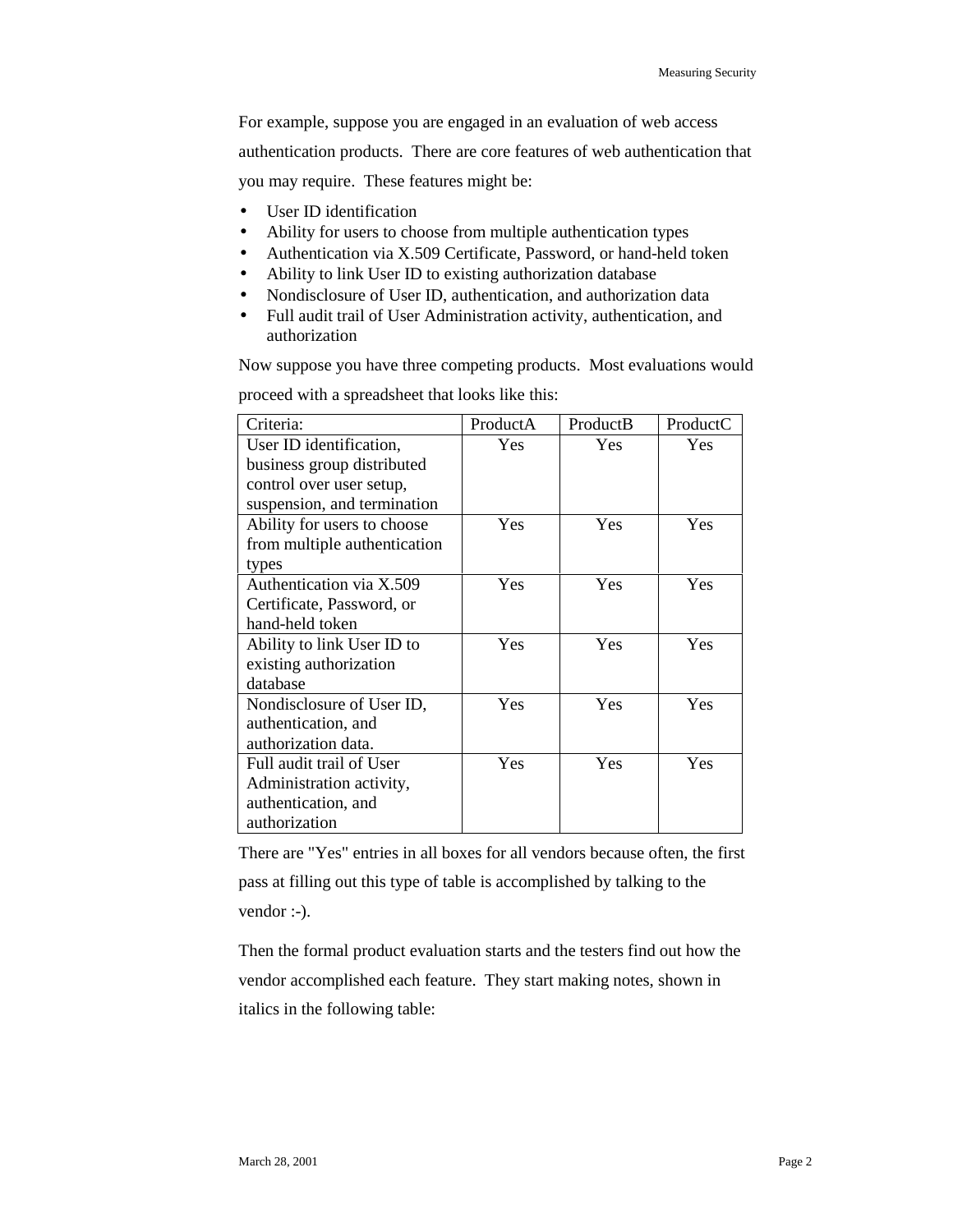| Criteria:                                                                                                              | ProductA                                                                             | ProductB                                                                                                   | ProductC                                                                          |
|------------------------------------------------------------------------------------------------------------------------|--------------------------------------------------------------------------------------|------------------------------------------------------------------------------------------------------------|-----------------------------------------------------------------------------------|
| User ID identification,<br>business group<br>distributed control<br>over user setup,<br>suspension, and<br>termination | Yes, need to<br>restart software<br>when business<br><i>administrators</i><br>change | Yes, but only by<br>having multiple<br>independent<br><i>installations</i>                                 | Yes, need to give<br>admin ID to person<br>who sets up business<br>administrators |
| Ability for users to<br>choose from multiple<br>authentication types                                                   | $\operatorname{Yes},$ but cannot<br>restrict choices                                 | Yes, but can<br>only be configured<br>for one at a time                                                    | Yes, requires<br>custom, signed object<br>code                                    |
| Authentication via<br>X.509 Certificate,<br>Password, or hand-<br>held token                                           | Yes                                                                                  | Yes, but X.509<br>Cert takes 10<br>seconds, hand-<br>held token only<br><i>authenticates to</i><br>desktop | Yes, but only<br>supports proprietary<br>token device                             |
| Ability to link User<br>ID to existing<br>authorization database                                                       | Yes, but only<br>supports Oracle                                                     | Yes, but only<br>supports Progress                                                                         | Yes, ODBC<br>compliant                                                            |
| Nondisclosure of User<br>ID, authentication,<br>and authorization<br>data.                                             | Yes, all user<br>and admin access<br>via ssl                                         | Yes                                                                                                        | Yes, requires VPN<br>software on client<br>desktop                                |
| Full audit trail of User<br>Administration<br>activity,<br>authentication, and<br>authorization                        | Yes                                                                                  | Yes                                                                                                        | Yes                                                                               |

This is the typical path by which a product is chosen according to security requirements. The notes indicate that it will be easier to use some vendor products than others to accomplish the core feature set. Perhaps at this stage, one of the products may be eliminated.

But suppose in addition to verifying that the product satisfied security requirements, product evaluation teams would have to specify how they could verify that the features that satisfied the requirement were working as planned in production? The security "metrics" evaluation team has got to come up with metrics to show whether evidence of corruption and intrusion could be automatically measured. An example of the notes such a team would add to the above evaluation follows in bold: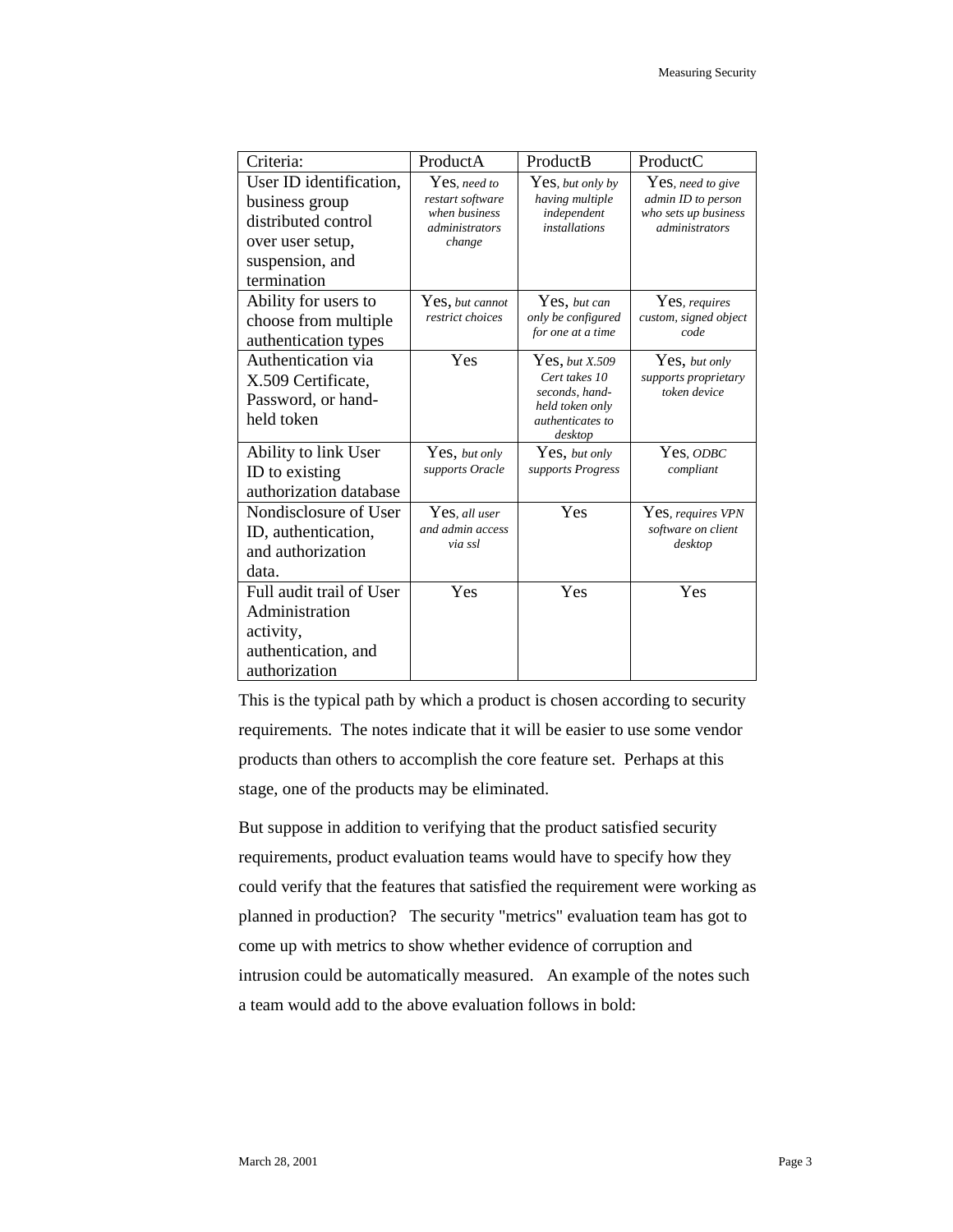| Criteria:           | ProductA                                           | ProductB                                            | ProductC                                    |
|---------------------|----------------------------------------------------|-----------------------------------------------------|---------------------------------------------|
| User ID             | Yes, need to restart                               | Yes, but only by having                             | Yes, need to give                           |
| identification,     | software when business                             | multiple independent                                | admin ID to person                          |
| business group      | administrators change,<br>admin access required    | installations<br>can configure read                 | who sets up business<br>administrators      |
| distributed         | to read config, need to                            | config, can monitor                                 | must wrap admin                             |
| control over user   | automate copy to                                   | config via mgmt                                     | menu or restrict via                        |
| setup,              | monitor server                                     | software on monitor<br>server                       | IP filter, need to<br>automate copy to      |
| suspension, and     |                                                    |                                                     | monitor server                              |
| termination         |                                                    |                                                     |                                             |
| Ability for users   | Yes, but cannot                                    | Yes, but can only be                                | Yes, requires                               |
| to choose from      | restrict choices                                   | configured for one at a                             | custom, signed object                       |
| multiple            | authentication log does<br>not show which          | time                                                | code                                        |
| authentication      | method used, need                                  | log of user choice in<br>proprietary format, not    | must specify log<br>requirements for        |
| types               | enhancement                                        | visible to admin                                    | custom code                                 |
| Authentication      | Yes                                                | $Yes, but X.509$ Cert                               | Yes, but only                               |
| via X.509           | need to monitor config                             | takes 10 seconds, hand-                             | supports proprietary                        |
| Certificate,        | of CA and token                                    | held token only                                     | token device                                |
| Password, or        | server                                             | authenticates to desktop<br>need to monitor config  | need to monitor<br>config of CA and         |
| hand-held token     |                                                    | of CA, token server, and                            | token server, need                          |
|                     |                                                    | desktop                                             | independent eval of<br>token server         |
| Ability to link     | Yes, but only supports                             | Yes, but only supports                              | Yes, <i>odbc</i>                            |
| User ID to          | Oracle                                             | Progress                                            | compliant                                   |
| existing            | must add products'                                 | allows db import/export                             | need controls over                          |
| authorization       | unique ID as field in                              | of user names and                                   | and usage                                   |
|                     | existing database and<br>keep synchronized         | passwords, will need to<br>monitor all reads of     | monitoring of auth<br>token stored in DB    |
| database            |                                                    | associated files                                    |                                             |
| Nondisclosure of    | Yes, all user and                                  | Yes                                                 | Yes, requires VPN                           |
| User ID,            | admin access via ssl.<br>but passwords and         | <b>Uses private key</b><br>encryption, where key is | software on client<br>desktop, ODBC         |
| authentication,     | session cookies are                                | stored on every desktop,                            | passwords in                                |
| and authorization   | stored in cleartext on                             | need enhancement                                    | cleartext on                                |
| data.               | operating system of                                | request to detect                                   | Internal net, and                           |
|                     | web server, need to<br>design and monitor OS       | intrusion                                           | admin can telnet<br>into console port       |
|                     | file level security                                |                                                     | using app cleartext                         |
|                     |                                                    |                                                     | password, need to                           |
|                     |                                                    |                                                     | develop and                                 |
|                     |                                                    |                                                     | monitor tunnel<br>between servers           |
| Full audit trail of | Yes, but logs                                      | Yes, but logs                                       | Yes, but direct                             |
| User                | required for                                       | containing                                          | console access to the                       |
| Administration      | troubleshooting are in                             | authentication activity                             | operating system                            |
| activity,           | a proprietary format,<br>offline reading of        | are only included at<br>debug level, which          | bypasses audit trail,<br>need to monitor or |
| authentication,     | historical data                                    | generates 1GB/day of                                | block this channel                          |
| and authorization   | requires separate                                  | non-security-related                                | and monitor block                           |
|                     | product install, need to<br>figure out if rollover | activity, also sent via<br>syslog, need scripts to  | configuration, also<br>logs are sent via    |
|                     | and archive can be                                 | identify when logging                               | snmp so need to                             |
|                     | automated                                          | has stopped and to                                  | integrate with Net                          |
|                     |                                                    | rollover and archive                                | <b>Mgmt</b> system                          |

Note that none of the features are left without comment. The measurement team must verify all security requirements in a way that does not depend on operating the product itself. It instead is dependent on what monitoring